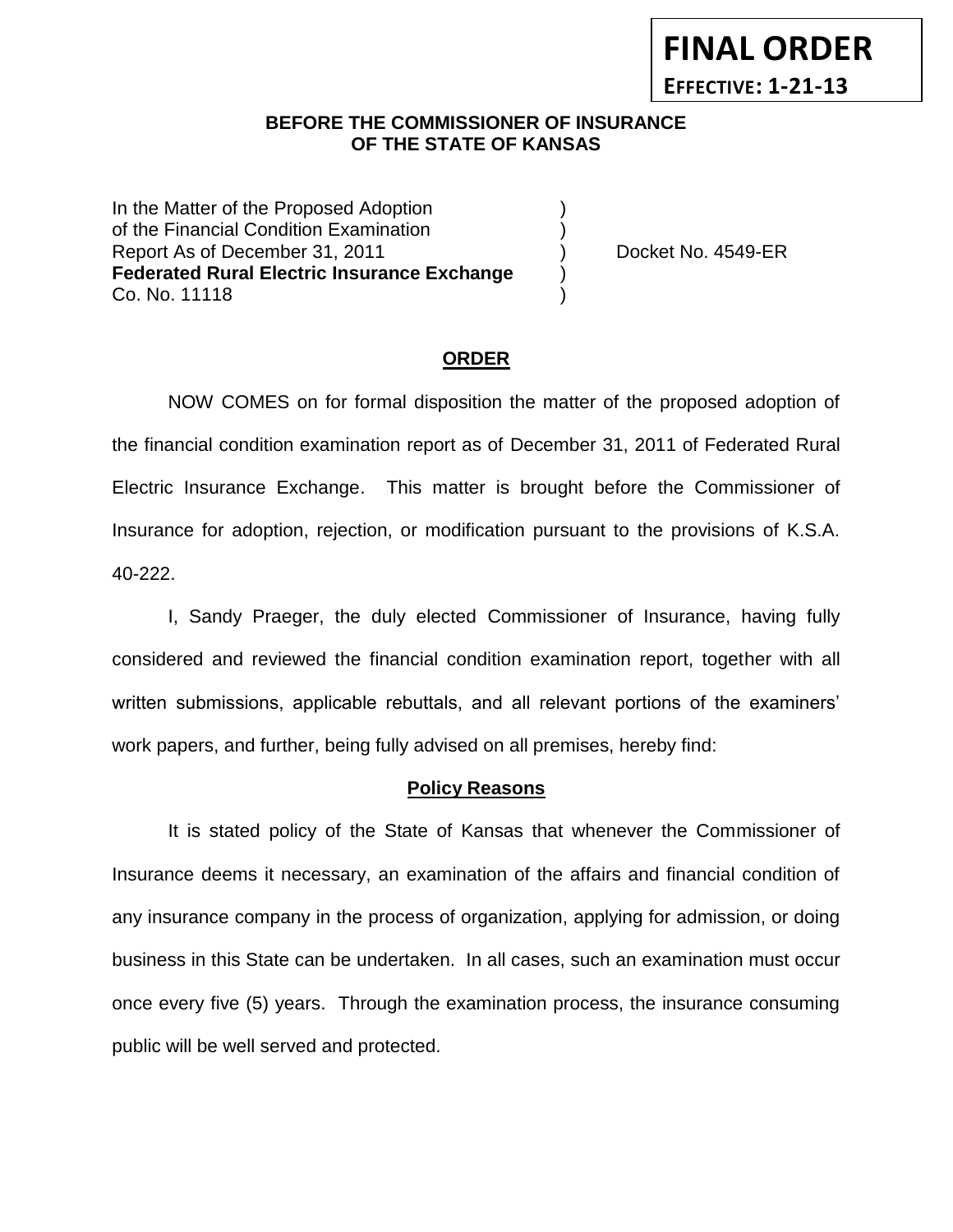#### **Findings of Fact**

1. The Commissioner of Insurance has jurisdiction over this matter pursuant to K.S.A. 40-222.

2. An examination of Federated Rural Electric Insurance Exchange was undertaken by the Kansas Insurance Department and was completed on November 19, 2012.

3. The examiner-in-charge tendered and filed with the Kansas Insurance Department a verified written report of the examination within thirty (30) days following completion of the examination, to wit, on November 19, 2012.

4. Following receipt of the verified report, the Kansas Insurance Department transmitted the report to Federated Rural Electric Insurance Exchange on December 10, 2012, with a duly executed notice advising the company of its opportunity to prepare and submit to the Kansas Insurance Department a written submission or rebuttal with respect to any and all matters contained in the report. Federated Rural Electric Insurance Exchange was further advised that any written submission or rebuttal needed to be filed with the Kansas Insurance Department no later than thirty (30) days after receipt of the verified report.

5. Federated Rural Electric Insurance Exchange filed a written acceptance of the verified report on January 3 2013.

6. Based upon the written submission tendered, Federated Rural Electric Insurance Exchange took no exceptions to matters contained in the verified report.

7. Within thirty (30) days of the end of the time period allowed for written submission or rebuttal, the Commissioner of Insurance fully reviewed the report,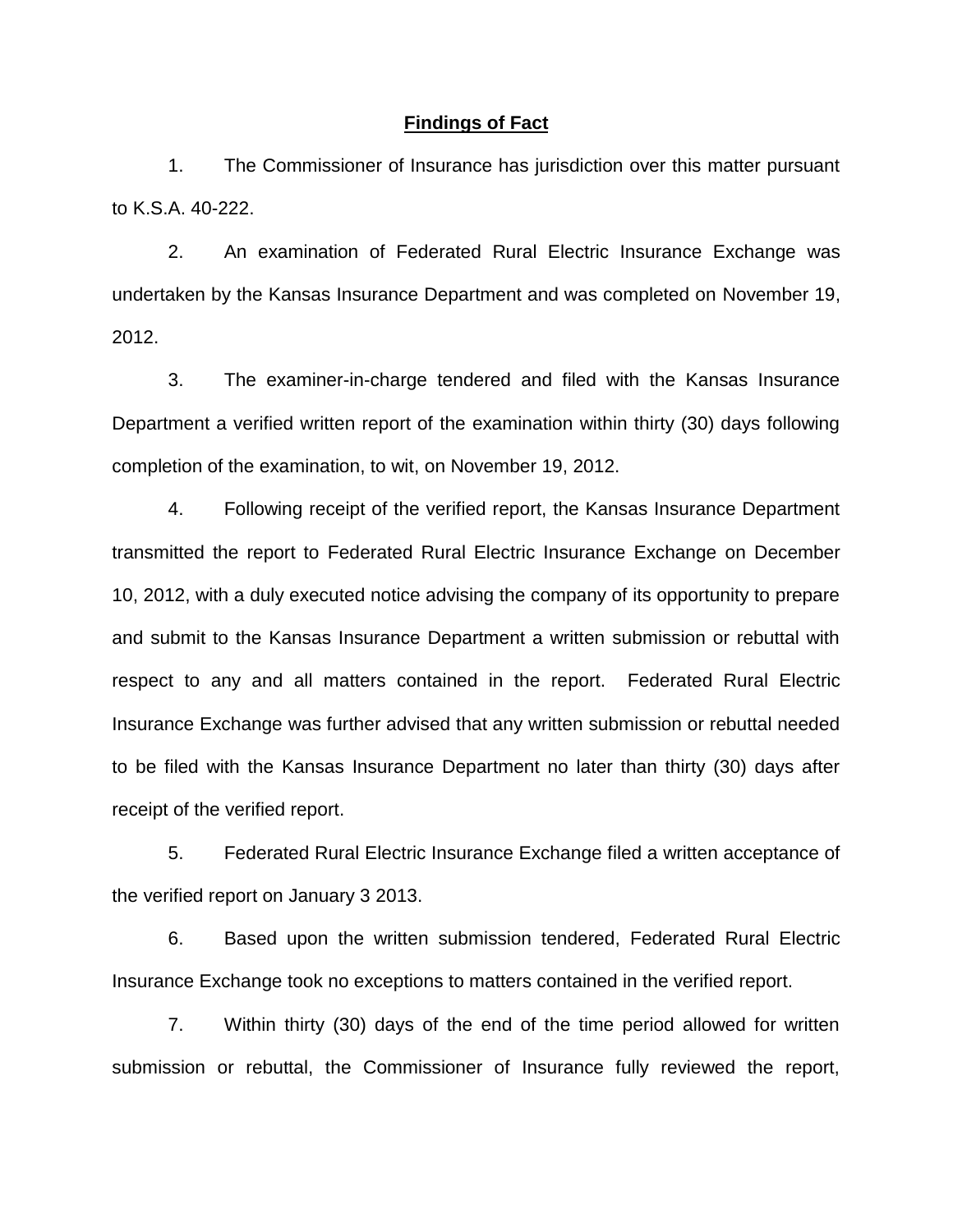together with all written submissions and rebuttals provided by Federated Rural Electric Insurance Exchange. The Commissioner of Insurance further reviewed all relevant

workpapers.

8. No other written submissions or rebuttals were submitted by Federated Rural Electric Insurance Exchange.

### **Conclusion of Law**

9. K.S.A. 40-222(k)(2) provides:

"Within 30 days of the end of the period allowed for the receipt of written submissions or rebuttals, the commissioner shall fully consider and review the report, together with any written submissions or rebuttals and any relevant portions of the examiners workpapers and enter an order:

- (A) Adopting the examination report as filed or with modification or corrections. If the examination report reveals that the company is operating in violation of any law, regulation or prior order of the commissioner, the commissioner may order the company to take any action the commissioner considers necessary and appropriate to cure such violations; or
- (B) rejecting the examination report with directions to the examiners to reopen the examination for purposes of obtaining additional data, documentation or information, and refiling pursuant to subsection (k); or
- (C)call and conduct a fact-finding hearing in accordance with K.S.A. 40- 281 and amendments thereto for purposes of obtaining additional documentation, data, information and testimony."
- 10. Based upon the Findings of Fact enumerated in paragraphs #1 through #8

above, the financial condition examination report as of December 31, 2011 of Federated

Rural Electric Insurance Exchange should be adopted.

### **IT IS THEREFORE, BY THE COMMISSIONER OF INSURANCE, ORDERED THAT:**

1. The financial condition examination report as of December 31, 2011 of

Federated Rural Electric Insurance Exchange hereby is adopted.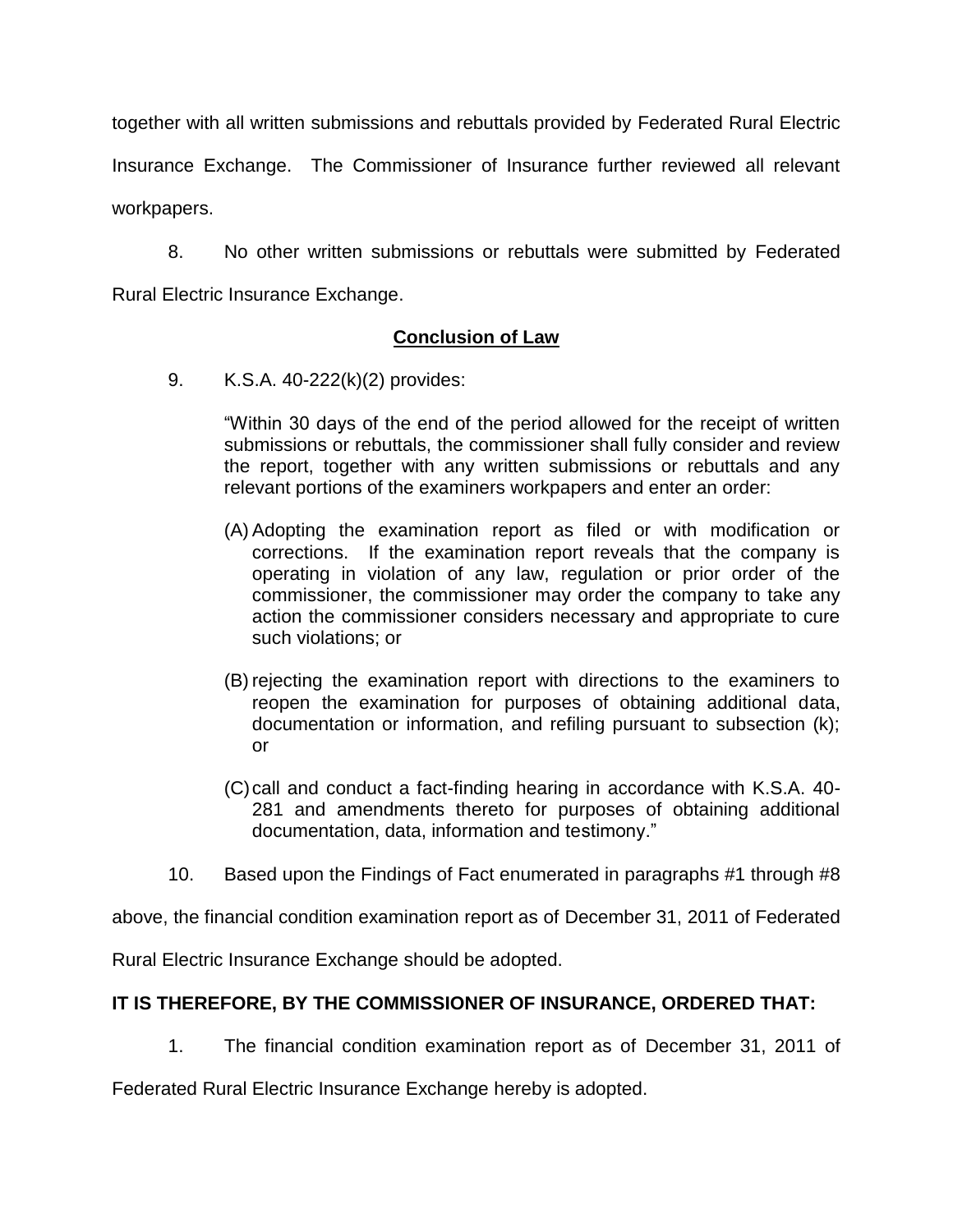2. The Commissioner of Insurance retains jurisdiction over this matter to issue any and all further Orders deemed appropriate or to take such further action necessary to dispose of this matter.

**IT IS SO ORDERED THIS \_3rd\_\_ DAY OF \_\_January\_\_, 2013 IN THE CITY OF TOPEKA, COUNTY OF SHAWNEE, STATE OF KANSAS.**



| Sel Sandy Praeger         |
|---------------------------|
| Sandy Praeger             |
| Commissioner of Insurance |
| By:                       |
| /s/ John Wine             |
| John Wine                 |
| <b>General Counsel</b>    |

# **NOTICE OF RIGHTS TO HEARING AND REVIEW**

**Within fifteen (15) days of the date of service of this Order,** Federated Rural Electric Insurance Exchange may submit a written request for a hearing pursuant to K.S.A. 77-537 and K.S.A. 77-542. Any request for a hearing should be addressed to the following:

John Wine, General Counsel Kansas Insurance Department 420 S.W. 9<sup>th</sup> Street Topeka, Kansas 66612